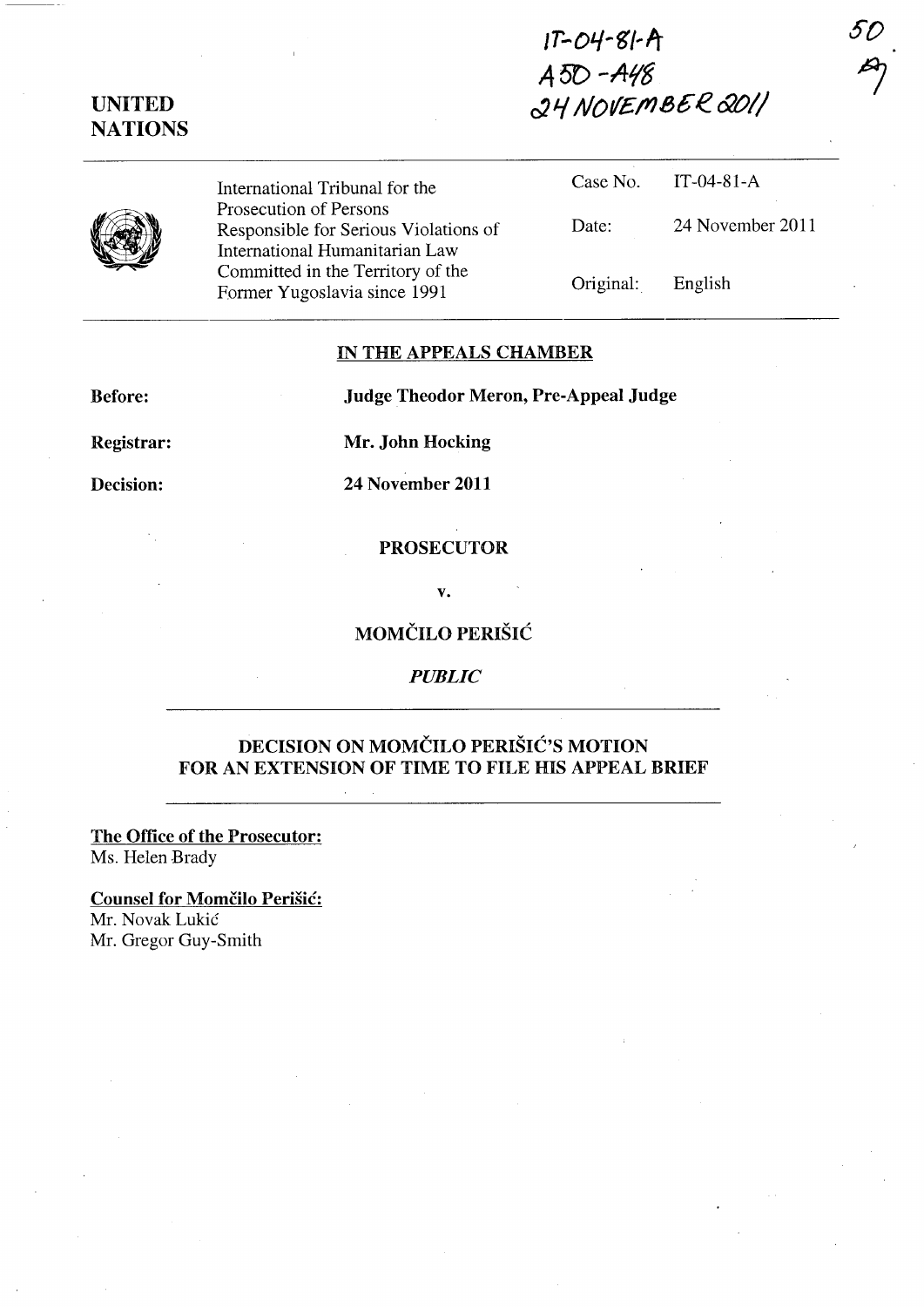I, THEODOR MERON, Judge of the Appeals Chamber of the International Tribunal for the Prosecution of Persons Responsible for Serious Violations of International Humanitarian Law Committed in the Territory of the former Yugoslavia since 1991 ("Tribunal"), and Pre-Appeal Judge in this case; $<sup>1</sup>$ </sup>

BEING SEISED of "Mr. Perišić's Request for an Extension of Time to File his Appeal Brief", filed by Momičilo Perišić ("Perišić") on 21 November 2011 ("Motion"), by which he seeks permission to file his appeal brief on 6 February 2011 rather than on 23 January 2011;<sup>2</sup>

NOTING Perišić's submission that good cause exists for granting an extension of time in light of, *inter alia,* the difficulty of coordinating work activities during the Gregorian and Julian Christmas and New Year's holidays, and the need for defence team members to work closely together;<sup>3</sup>

NOTING the "Prosecution Response to Defence Motion for Extension of Time to File Appeal Brief', filed by the Office of the Prosecutor ("Prosecution") on 22 November 2011, which does not oppose the Motion;4

CONSIDERING that, pursuant to Rule 111 of the Rules of Procedure and Evidence of the Tribunals ("Rules"), a party seeking to appeal a trial judgement should file an appellant's brief no later than seventy-five days from the date its notice of appeal is filed;

NOTING the "Notice of Appeal of Momcilo Perisic", filed by Perisic on 8 November 2011;

RECALLING that pursuant to Rules 127(A)(i) and 127(B) of the Rules, a Pre-Appeal Judge may, on good cause being shown by motion, enlarge the time limits prescribed under the Rules;

CONSIDERING that holiday commitments do not constitute good cause for granting an extension of time,<sup>5</sup> and thus that Perišic has not demonstrated such good cause;

CONSIDERING however that the Prosecution does not object to the Motion, and that this extension of time will not impact the overall time dedicated to considering the appeal; $<sup>6</sup>$ </sup>

RECALLING my general powers under Rules 54 and 107 of the Rules;

<sup>&</sup>lt;sup>1</sup> Order Designating a Pre-Appeal Judge, 15 September 2011.

 $<sup>2</sup>$  Motion, paras 3, 8.</sup>

Motion, paras 4-6.

<sup>4</sup> Response, para. 2.

See Prosecutor v. Ljube Boškoski and Johan Tarčulovski, Case No. IT-04-82-A, Decision on Tarčulovski's Urgent Motion for Extension of Time to File his Reply Brief, 17 April 2009, p. 2.

*<sup>6</sup> ct Callixte Kalimanzira v. The Prosecutor,* Case No. ICTR-05-88-A, Decision on Callixte Kalimanzira's Motion for an Extension of Time for the Filing of his Respondent's Brief, 26 October 2009, para. 5.